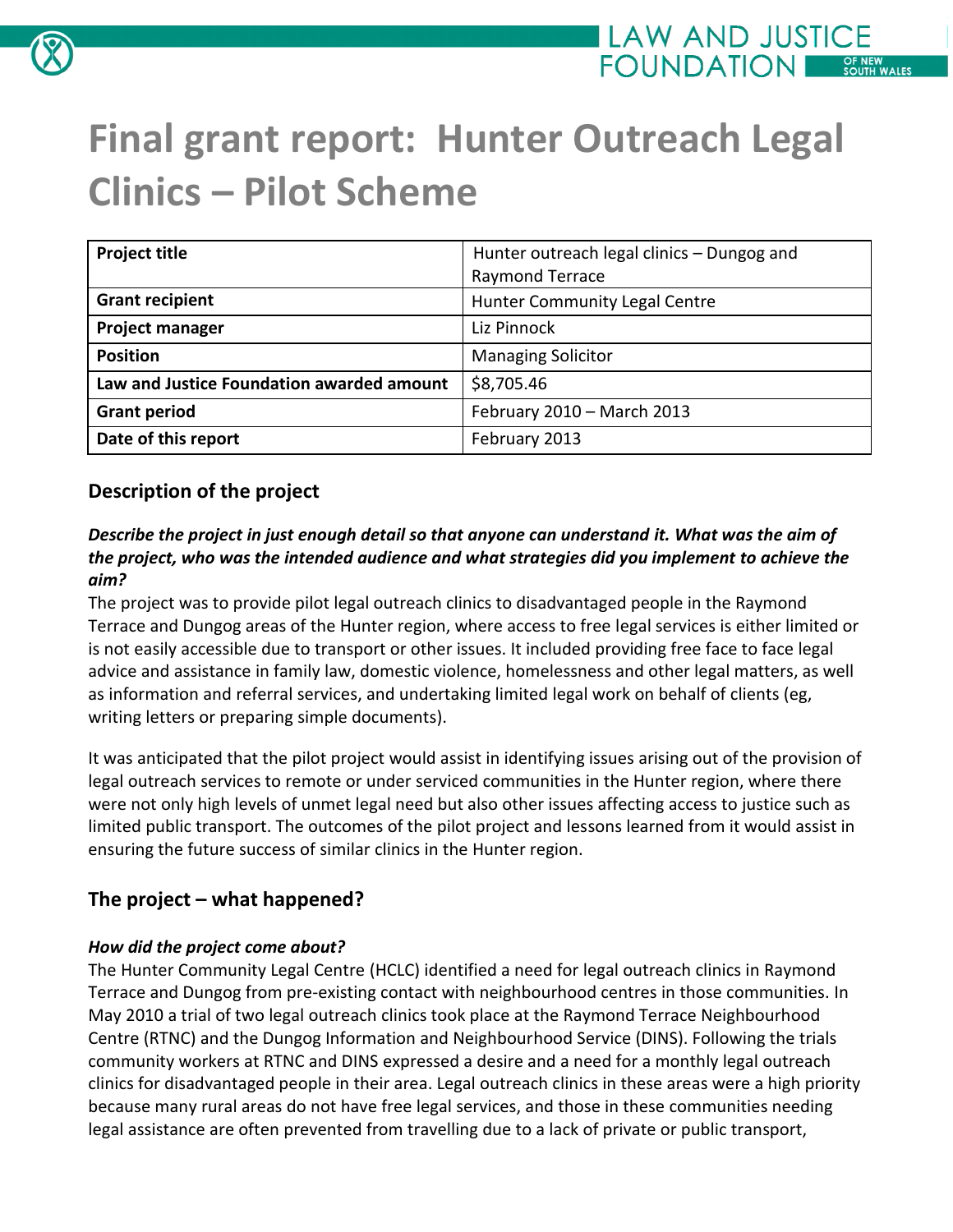financial or other reasons such as disability. A local legal advice clinic in those communities would also enhance HCLC's relationship with the communities and community organisations in those areas.

#### *Briefly set out the project stages and what happened in each stage.*

The first stage of the project was to contact the two neighbourhood centres involved (RTNC and DINS) and arrange meetings to discuss the frequency of the clinics, HCLC's requirements in terms of interview rooms and equipment, and booking procedures. Following this, resource folders were prepared by HCLC and provided to RTNC and DINS to facilitate their understanding of HCLC requirements and the booking procedure. The resource folder included template booking sheets, detailed instructions about what information was required to be collected from clients, posters advertising the clinics (and other HCLC services) and information on conflict checking. A Memorandum of Understanding setting out the responsibilities of HCLC and the host organisations was prepared and signed by both RTNC and DINS.

The clinics commenced in January 2010. It was initially envisaged that they would run for a period of 12 months, with 1 clinic per month in each location, and 1.5 days being allocated to each clinic, to include time spent travelling, attending the clinics and providing follow up work for clients where necessary. HCLC agreed to meet the cost of travel (i.e. mileage) to and from the host locations for the duration of the project. Due to the sometimes low or sporadic attendance of clients and the cancellation of some clinics, the project was extended to December 2012, at which point all funds provided under the grant were acquitted.

#### **If grant materials were produced:**

#### *How were they distributed?*

No materials were produced with the grant monies. HCLC, at its own cost, produced the materials (posters, leaflets, resource folders etc) publicising the legal outreach clinics, and distributed these to the RTNC and DINS, who undertook to ensure the clinics were publicised in their communities.

## *Now that the project has concluded, how did the implementation and/or the outcome differ from what was originally intended? Did anything surprise you? Were there any unintended outcomes?*

The outcome was surprising in that although community workers from RTNC and DINS had identified a need and expressed a desire for legal outreach clinics to be held in their communities, and although this was supported by statistical information regarding disadvantage in the populations of Raymond Terrace and Dungog, the attendance at clinics was sporadic and generally lower than expected, resulting in the cancellation of a number of clinics. Some surprising outcomes were:

- 1. There was generally a lack of uptake of appointments at many of the clinics, the reason for which is not clear.
- **2.** There were many instances where clients who had appointments failed to attend their appointments, the reason for which again is not clear.
- **3.** Although attendance was disappointing there were nevertheless a number of matters in which HCLC was able to, and did, provide substantial ongoing legal assistance to clients who would otherwise have been unable to access free legal services.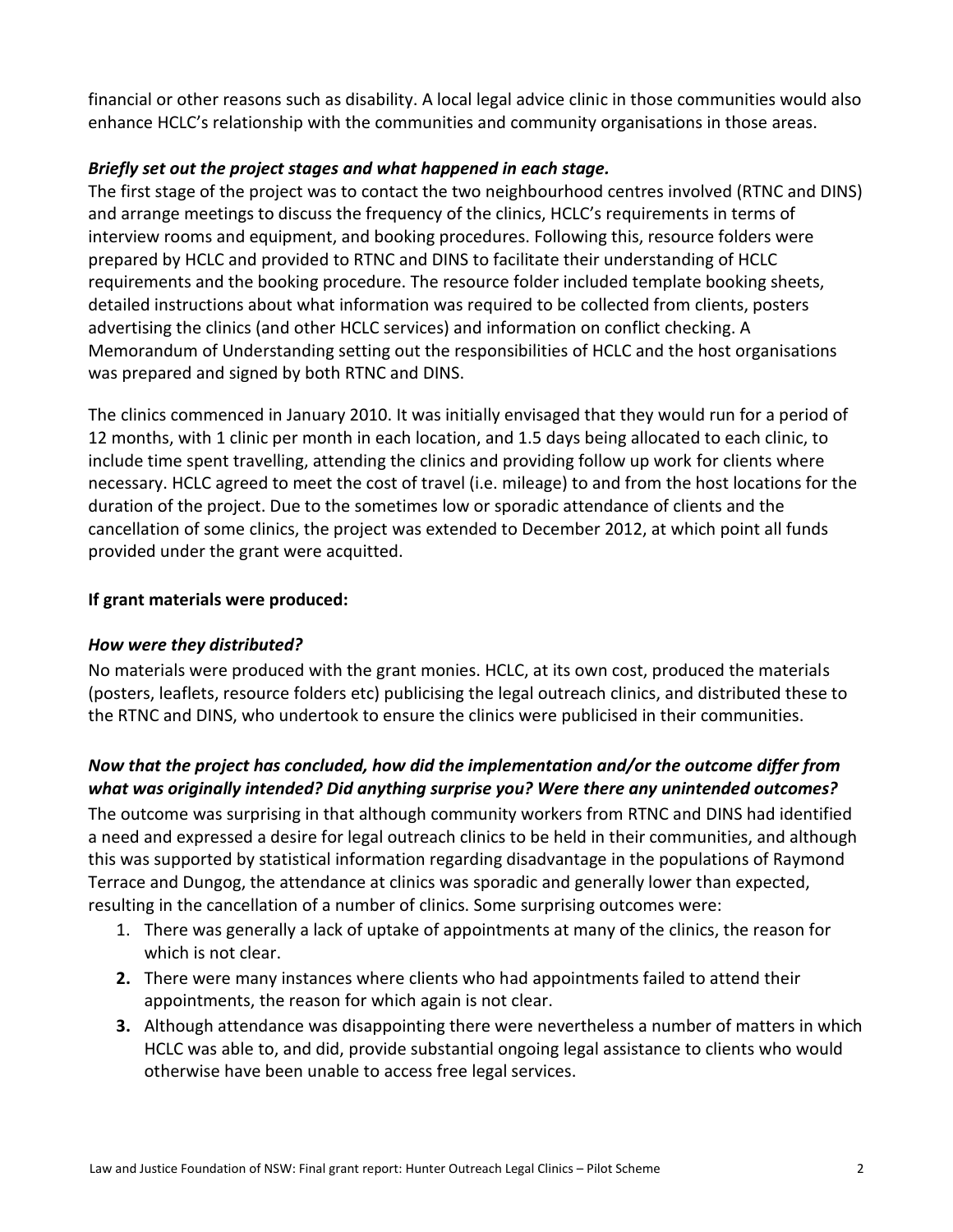## **Evaluation**

#### *What questions did you ask to evaluate whether you had achieved your aim?*

The initial evaluation consisted of obtaining client feedback from clients, via a feedback form, at each clinic. The evaluation form requested information from clients as to how useful the clinics had been to resolve their legal problems. However this method was discontinued since no meaningful information was collected from clients using this method – clients spent a minimum amount of time providing feedback and invariably said the clinic had been helpful to their situation.

#### *What data did you gather to answer your questions?*

Instead, in order to better evaluate the project, data was collected relating to the number of appointments booked, appointments attended, gender of clients, problem types, time spent travelling to and from each clinic, and providing follow up assistance. This data was provided to the Law & Justice Foundation on a 6 monthly basis (see 6 monthly reports).

#### *Did you achieve your aim? What did you find out?*

The collection of the above data was important in evaluating the effectiveness of the clinics. It demonstrated that the attendance at the clinics was sporadic despite evidence of high unmet legal need in those areas. It is not clear whether the reason for this related to the population levels in those areas, which was relatively low despite evidence of high unmet legal need, the location, frequency or method of operation of the clinics, or the personal circumstances of the clients. The following can be surmised from our experience:

- 1. The higher the population in the area of the clinic the higher the likely numbers of clients attending the clinics. Raymond Terrace has a higher population than Dungog and, although occasionally erratic, the Raymond Terrace clinic was on the whole better attended than Dungog.
- 2. The more frequent the clinics, the more likely clients are to book / attend, since there is no risk of their legal matters becoming "stale" in the intervening time between clinics. More frequent clinics also reduces the risk of confusion in the host location and for clients as to "which weeks the clinics are held".
- 3. Collaboration and partnership with other legal service providers may enable more frequent clinics to be provided, where the weeks are "shared" between legal services. Also cross referrals and warm referrals may be made between different legal service providers, thus improving legal outcomes for clients in these areas.
- 4. Host locations which provide multiple services for clients with multiple legal and non-legal problems may have a higher level of engagement with clients with unmet legal needs in view of the other services being provided at the same location.
- 5. A strong relationship between host locations and legal service providers is important so as to ensure awareness of the clinics is maintained and booking procedures and other requirements are met.